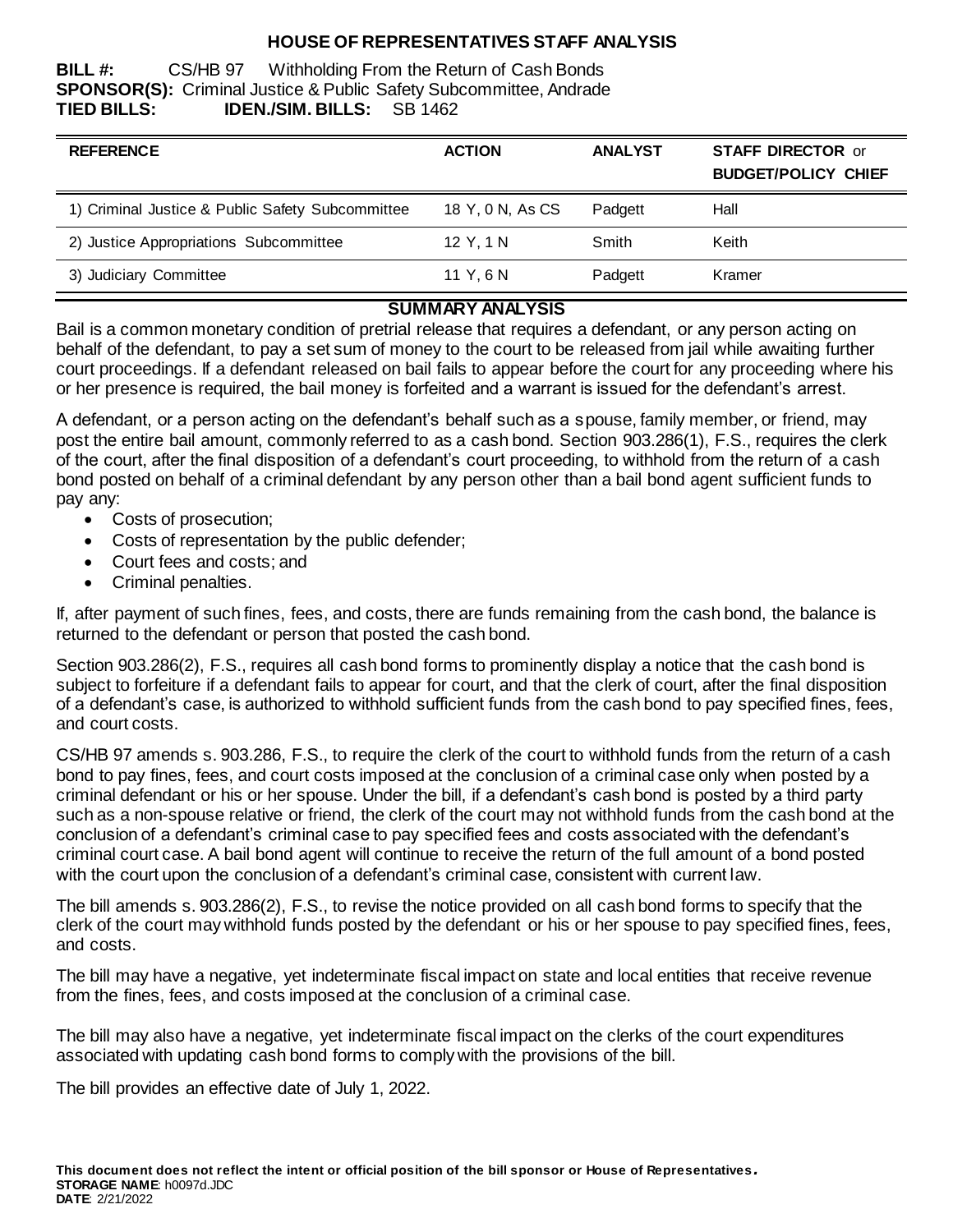### **FULL ANALYSIS**

## **I. SUBSTANTIVE ANALYSIS**

# A. EFFECT OF PROPOSED CHANGES:

# **Background**

### Pretrial Release

Article I, section 14, of the Florida Constitution provides, with some exceptions, that every person charged with a crime or violation of a municipal or county ordinance is entitled to pretrial release on reasonable grounds. A judge is required to presume that nonmonetary conditions<sup>1</sup> are sufficient for any person to be granted pretrial release who is not charged with a dangerous crime.<sup>2</sup> Although a court has the authority to impose any number of pretrial release conditions, it must impose conditions of release that require the defendant to refrain from criminal activity and to refrain from contact with a victim, if applicable.<sup>3</sup> If a defendant violates pretrial release conditions, he or she may be arrested and held to answer before the court having jurisdiction to try the defendant.<sup>4</sup>

#### Bail

Bail is a common monetary condition of pretrial release that requires a defendant, or a person acting on behalf of the defendant, to pay a set sum of money to the court to be released from jail while awaiting further court proceedings.<sup>5</sup> If a defendant released on bail fails to appear before the court for any proceeding where his or her presence is required, the bail money is forfeited and a warrant is issued for the defendant's arrest.

In determining whether to release a defendant on bail and setting a bail amount, a judge must consider:

- The nature and circumstances of the offense charged.
- The weight of the evidence against the defendant.
- The defendant's family ties, length of residence in the community, employment history, financial resources, and mental condition.
- The defendant's past and present conduct, including any record of convictions, previous flight to avoid prosecution, or failure to appear at court proceedings.
- The nature and probability of danger which the defendant's release poses to the community.
- The source of funds used to post bail or procure an appearance bond.
- Whether the defendant is already on release pending resolution of another criminal proceeding or on probation, parole, or other release pending completion of a sentence.
- The street value of any drug or controlled substance connected to or involved in the criminal charge.
- The nature and probability of intimidation and danger to victims.
- Whether there is probable cause to believe that the defendant committed a new crime while on pretrial release.
- Any other facts that the court considers relevant.

l <sup>1</sup> Nonmonetary conditions include any condition that does not require the payment of a financial guarantee, such as releasing the arrestee on his or her recognizance, placement in a pretrial release program, or placing restrictions on the arrestee's trave l, association, or place of abode. *See* Fla. R. Crim. P. 3.131.

<sup>&</sup>lt;sup>2</sup> S. 907.041(3), F.S. "Dangerous crimes" include: arson; aggravated assault; aggravated battery; illegal use of explosives; chi ld abus e or aggravated child abuse; abuse or aggravated abuse of an elderly person or disabled adult; aircraft piracy; kidnapping; homicide; manslaughter; sexual battery; robbery; carjacking; lewd, lascivious, or indecent assault or act upon or in presence of a chil d under the age of 16 years; sexual activity with a child, who is 12 years of age or older but less than 18 years of age , by or at solicitation of pers on in familial or custodial authority; burglary of a dwelling; stalking and aggravated stalking; act of domestic violence as def ined in s. 741.28, F.S.; home invasion robbery; act of terrorism as defined in s. 775.30, F.S.; m anufacturing any substances in violation of ch. 893, F.S.; attempting or conspiring to commit any such crime; and human trafficking. S. 907.041, F.S.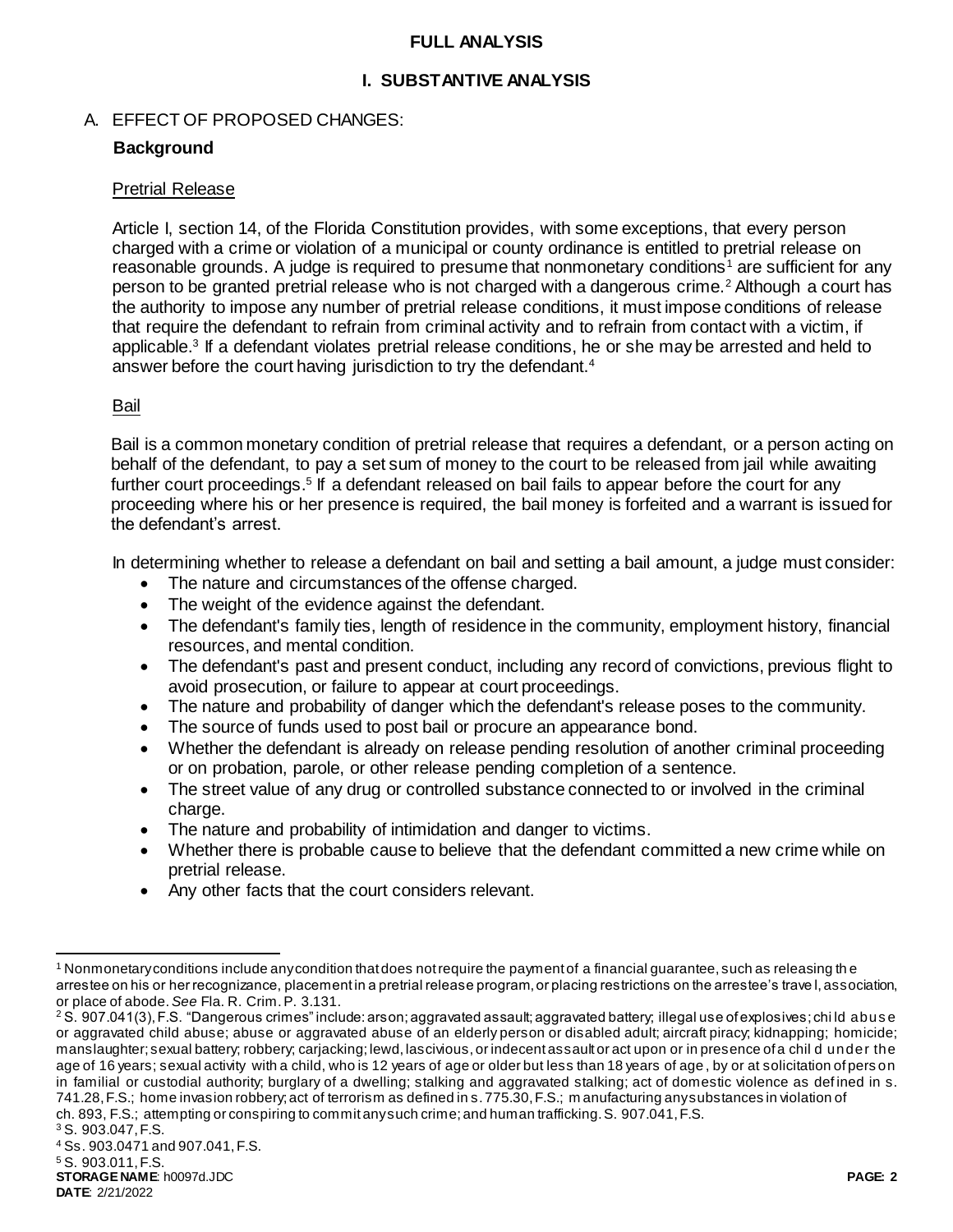- Whether the crime charged is a violation of ch. 874, F.S., relating to criminal gangs or subject to reclassification under s. 843.22, F.S., for committing the offense of traveling across county lines with the intent to commit a burglary.
- Whether the defendant, other than a defendant whose only criminal charge is a misdemeanor criminal traffic offense under ch. 316, F.S., is required to register as a sexual offender under s. 943.0435, F.S., or a sexual predator under s. 775.21, F.S.<sup>6</sup>

# Cash Bond

A defendant, or a person acting on the defendant's behalf such as a spouse, family member, or friend, may post the entire bail amount, commonly referred to as a cash bond.<sup>7</sup> Section 903.286(1), F.S., requires the clerk of the court, after the final disposition of a defendant's court proceeding, to withhold from the return of a cash bond posted on behalf of a criminal defendant by any person other than a bail bond agent sufficient funds to pay any:

- Costs of prosecution:<sup>8</sup>
- Costs of representation by the public defender;<sup>9</sup>
- Court fees:
- Court costs: and
- $\bullet$  Criminal penalties.<sup>10</sup>

If, after payment of such fines, fees, and costs, there are funds remaining from the cash bond, the balance is returned to the defendant or person that posted the cash bond.

Section 903.286(2), F.S., requires all cash bond forms to prominently display a notice that the cash bond is subject to forfeiture if a defendant fails to appear for court, and that the clerk of court, after the final disposition of a defendant's case, is authorized to withhold sufficient funds from the cash bond to pay specified fines, fees, and court costs.

# **Effect of Proposed Changes**

CS/HB 97 amends s. 903.286(1), F.S., to require the clerk of the court to withhold funds from the return of a cash bond to pay fines, fees, and court costs imposed at the conclusion of a criminal case only when posted by a criminal defendant or his or her spouse. Under the bill, if a defendant's cash bond is posted by a third party such as a non-spouse relative or friend, the clerk of the court may not withhold funds from the cash bond at the conclusion of a defendant's criminal case to pay specified fees and costs associated with the defendant's criminal court case. A bail bond agent will continue to receive the return of the full amount of a bond posted with the court upon the conclusion of a defendant's criminal case, consistent with current law.

The bill amends s. 903.286(2), F.S., to revise the notice provided on all cash bond forms to specify that the clerk of the court may withhold funds posted by the defendant or his or her spouse to pay specified fines, fees, and costs.

 $\overline{a}$ 

 $6$  S. 903.046(2), F.S.

<sup>&</sup>lt;sup>7</sup> In the alternative, a defendant may elect to use a criminal suretybail bond executed by a bail bond agent. Generally, to use the services of a bail bond agent, an incarcerated person must pay a nonrefundable fee to the bail bond agent equal to 10 percent of the bond amount set by the court. This contract obligates the bail bond agent to ensure a defendant appears at all required court appearances. S. 903.105, F.S. *See also* Florida Dept. of Financial Services, *Bail Bonds Overview* 

<https://www.myfloridacfo.com/division/consumers/understandingcoverage/bailbondsoverview.htm> (last visited Feb. 21, 2022). 8 Costs of prosecution are generally set at \$50 for a misdemeanor or criminal traffic offense and \$100 for a felony offense. The court may award a higher amount upon a showing of sufficient proof that higher costs were incurred by the prosecution. Proceeds are deposited into the State Attorneys Revenue Trust Fund. S. 938.27(8), F.S.

<sup>9</sup> Costs of representation by the public defender include a \$50 initial application fee and a \$50 fee for legal representation for a misdemeanor or criminal traffic offense and \$100 for legal representation for a felony offense. The court m ay award a higher amount upon a showing of sufficient proof that higher fees or costs were incurred by the public defender. Proceeds are deposited into the Indigent Criminal Defense Trust Fund. Ss. 27.52 and 938.29, F.S.

**STORAGE NAME**: h0097d.JDC **PAGE: 3** <sup>10</sup> S. 903.286, F.S. The amount of court fees, court costs, and criminal penalties vary depending on the jurisdiction and the nature of the defendant's criminal charge. The fees, costs, and fines are used to fund the operations of the court system, as well as vario us other programs related to criminal justice. *See* ch. 938, F.S.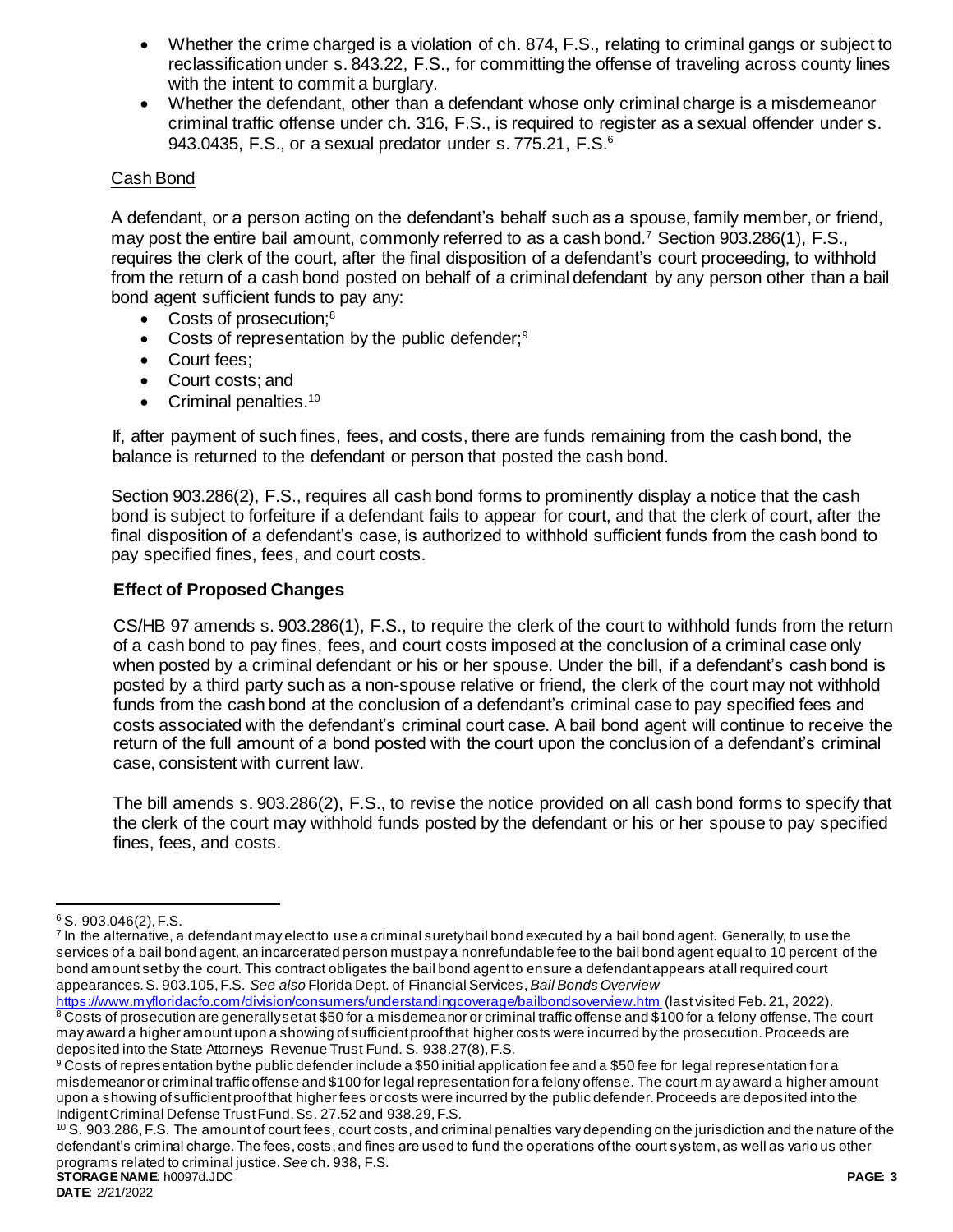The bill provides an effective date of July 1, 2022.

B. SECTION DIRECTORY:

**Section 1:** Amends s. 903.286, F.S., relating to return of cash bond; requirement to withhold unpaid fines, fees, court costs; cash bond forms.

**Section 2:** Provides an effective date of July 1, 2022.

# **II. FISCAL ANALYSIS & ECONOMIC IMPACT STATEMENT**

- A. FISCAL IMPACT ON STATE GOVERNMENT:
	- 1. Revenues:

See Fiscal Comments.

2. Expenditures:

None.

- B. FISCAL IMPACT ON LOCAL GOVERNMENTS:
	- 1. Revenues:

See Fiscal Comments.

2. Expenditures:

The bill may have an indeterminate negative fiscal impact on the clerks of the court who will have to update cash bond forms to comply with the provisions of the bill.

C. DIRECT ECONOMIC IMPACT ON PRIVATE SECTOR:

None.

D. FISCAL COMMENTS:

The bill may have an indeterminate negative fiscal impact on state and local entities that receive funding from the fines, fees, and costs imposed as part of the sentence in a criminal case. The bill requires the clerk of the court to return the full amount of a cash bond posted by any person other than the defendant or his or her spouse, thereby eliminating the clerk's ability to use the funds from those cash bonds to pay such fines, fees, and costs.

## **III. COMMENTS**

# A. CONSTITUTIONAL ISSUES:

1. Applicability of Municipality/County Mandates Provision:

Not applicable. The bill does not appear to affect county or municipal governments.

2. Other:

None.

B. RULE-MAKING AUTHORITY:

Not applicable.

C. DRAFTING ISSUES OR OTHER COMMENTS:

None.